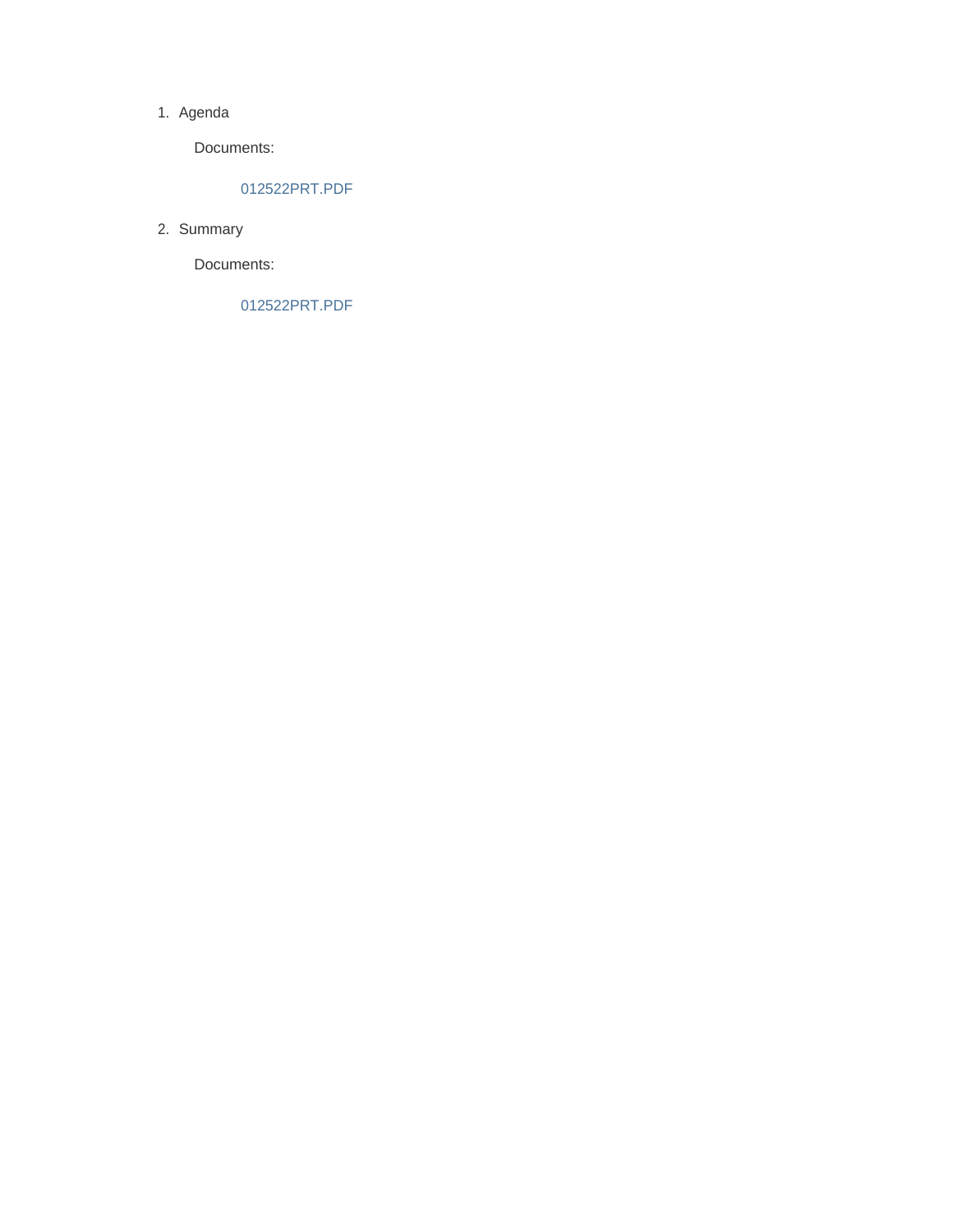

# **City of Marietta**

205 Lawrence Street Post Office Box 609 Marietta, Georgia 30061

# **Meeting Agenda**

## **PARKS, RECREATION AND TOURISM COMMITTEE**

| Johnny Walker, Chairman<br>Andre L. Sims, Vice Chair<br><b>Grif Chalfant</b> |                        |
|------------------------------------------------------------------------------|------------------------|
| Tuesday, January 25, 2022                                                    | <b>Council Chamber</b> |

*Immediately Following Personnel and Insurance Committee*

## **CALL TO ORDER:**

## **MINUTES:**

| 20220065         | <b>Regular Meeting - December 22, 2022</b>                                                              |  |
|------------------|---------------------------------------------------------------------------------------------------------|--|
|                  | Review and approval of the December 22, 2022 meeting minutes.                                           |  |
| <b>BUSINESS:</b> |                                                                                                         |  |
| 20220052         | <b>PAL Report</b>                                                                                       |  |
|                  | PAL Report for January 2022.                                                                            |  |
| 20220053         | 2009 Park Bond Report                                                                                   |  |
|                  | Progress Report of Projects Funded by the 2009 Parks Bond.                                              |  |
| 20220054         | <b>Whitaker Estate Quarterly Report</b>                                                                 |  |
|                  | Quarterly report of financial activity related to the Whitaker Estate.                                  |  |
| 20220055         | Recreation Facilities Quarterly Report for the 2nd Quarter of FY22.                                     |  |
|                  | Report of activities at indoor and outdoor recreation facilities from October through<br>December 2021. |  |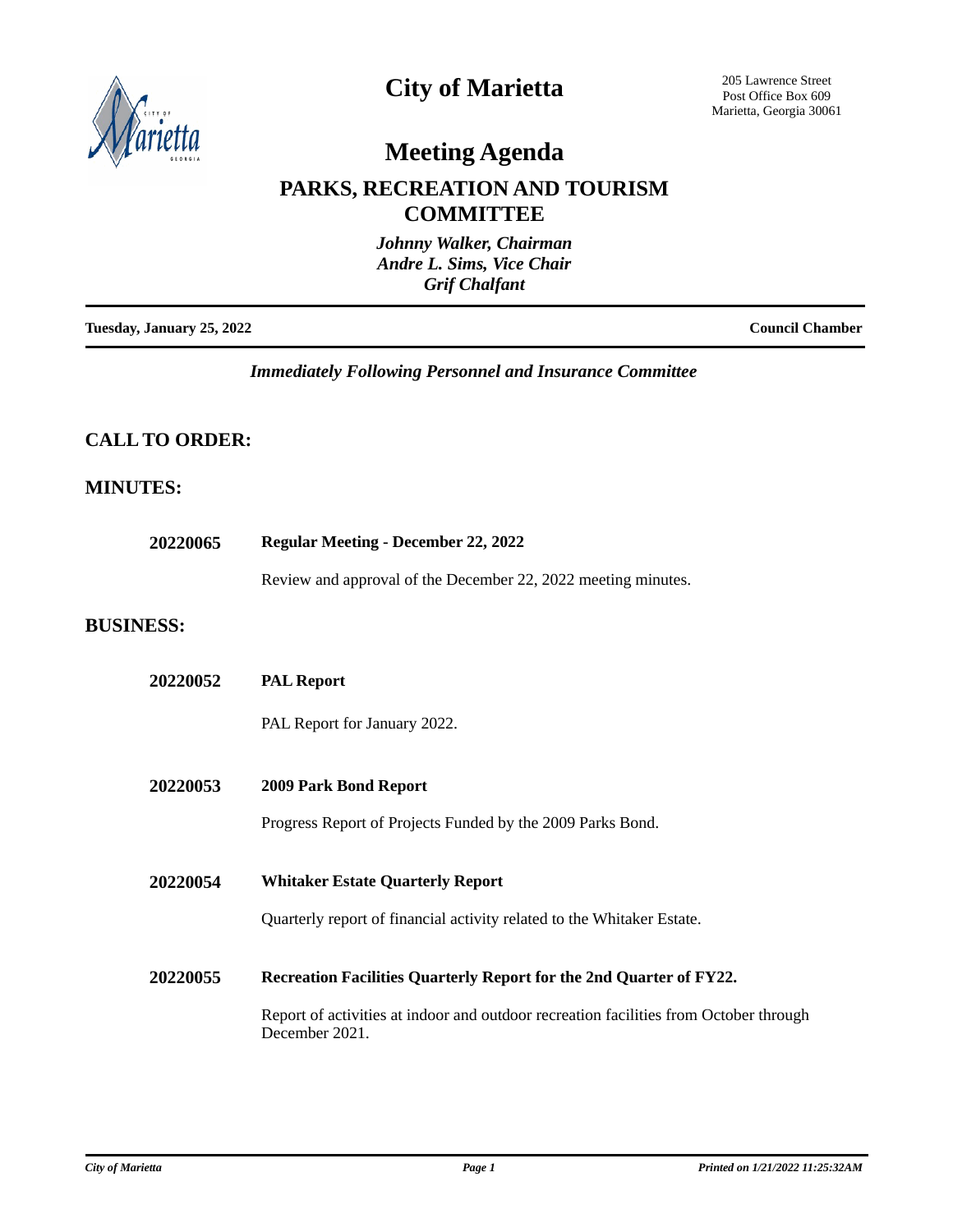#### **20220056 2022 Street Closure and Associated Alcohol Sales and Consumption Requests**

Motion authorizing street closures and alcohol sales and consumption for the following city sponsored and/or city sanctioned events held in calendar year 2022.

Street Closures:

May-retta Daze Spring Arts and Crafts Festival Glover Park Concert Series · Juneteenth Fourth in the Park Art in the Park Marietta Reads · Marietta StreetFest **Chalktoberfest** · HarvestFest Taste of Marietta · MUST Ministries Gobble Jog

Alcohol Requests:

Taste of Marietta Art in the Park **Chalktoberfest** 

## **20220057 Extension of Agreements for Aviation Sports Complex**

Motion to authorize a four-year extension of the agreements between the City and the Marietta Development Authority and the Marietta Development Authority and 643DP Athletics, LLC per the existing contracts.

### **20220084 The City Club, Marietta Fees**

Motion to increase existing fees and implement some new fee categories at The City Club, Marietta.

## **ADJOURNMENT:**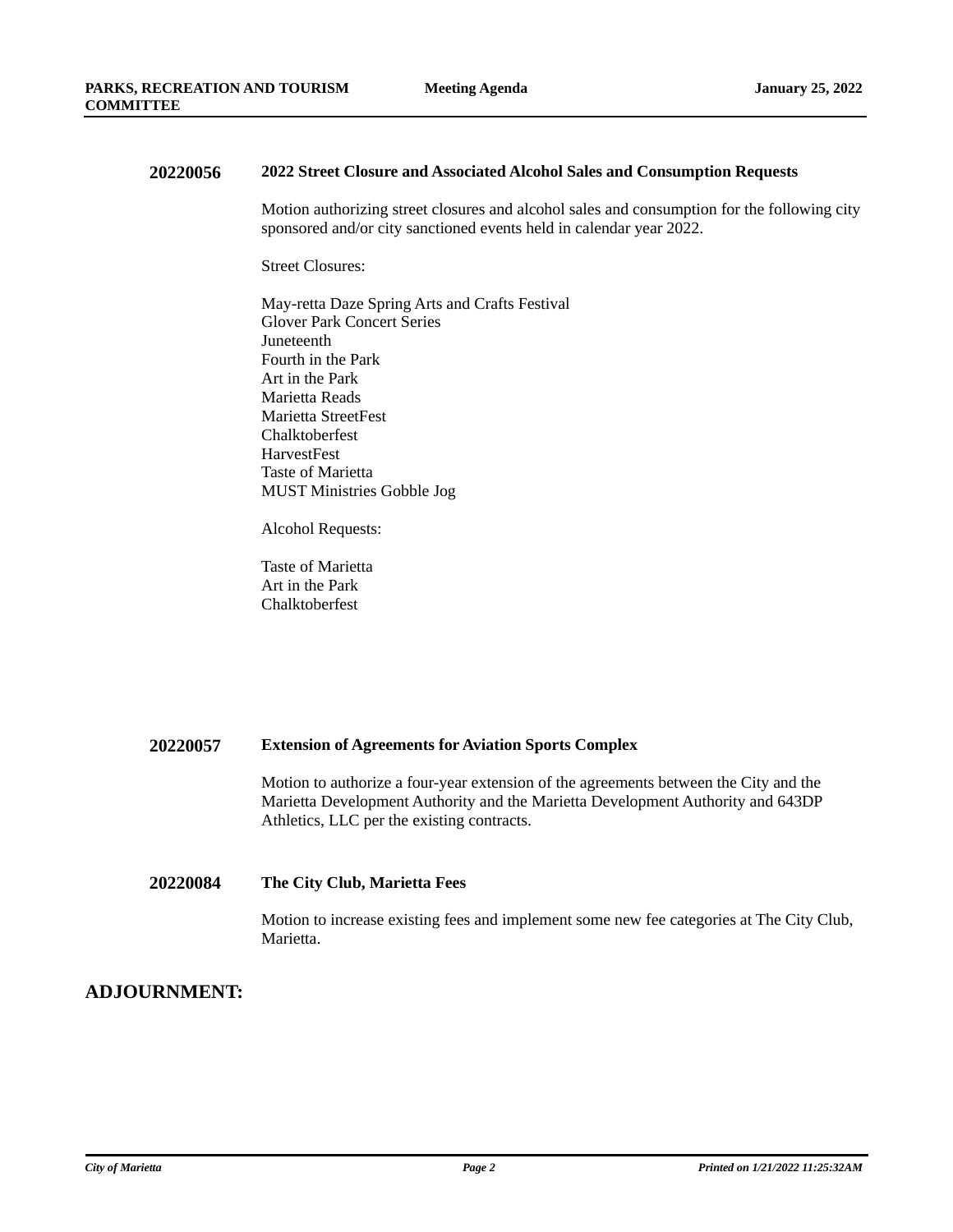

# **City of Marietta**

# **Meeting Summary**

## **PARKS, RECREATION AND TOURISM COMMITTEE**

*Johnny Walker, Chairman Andre L. Sims, Vice Chair Grif Chalfant*

**Tuesday, January 25, 2022 Council Chamber**

| <b>Immediately Following Personnel and Insurance Committee</b> |                                                                                                                                                                    |
|----------------------------------------------------------------|--------------------------------------------------------------------------------------------------------------------------------------------------------------------|
| 20220065                                                       | <b>Regular Meeting - December 22, 2021</b>                                                                                                                         |
|                                                                | Review and approval of the December 22, 2021 meeting minutes.<br><b>Approved and Finalized</b>                                                                     |
| 20220052                                                       | <b>PAL Report</b>                                                                                                                                                  |
|                                                                | PAL Report for January 2022.<br><b>Reported</b>                                                                                                                    |
| 20220053                                                       | 2009 Park Bond Report                                                                                                                                              |
|                                                                | Progress Report of Projects Funded by the 2009 Parks Bond.<br><b>Reported</b>                                                                                      |
| 20220054                                                       | <b>Whitaker Estate Quarterly Report</b>                                                                                                                            |
|                                                                | Quarterly report of financial activity related to the Whitaker Estate.<br><b>Reported</b>                                                                          |
| 20220055                                                       | Recreation Facilities Quarterly Report for the 2nd Quarter of FY22.                                                                                                |
|                                                                | Report of activities at indoor and outdoor recreation facilities from October<br>through December 2021.                                                            |
|                                                                | <b>Reported</b>                                                                                                                                                    |
| 20220056                                                       | 2022 Street Closure and Associated Alcohol Sales and Consumption Requests                                                                                          |
|                                                                | Motion authorizing street closures and alcohol sales and consumption for the<br>following city sponsored and/or city sanctioned events held in calendar year 2022. |